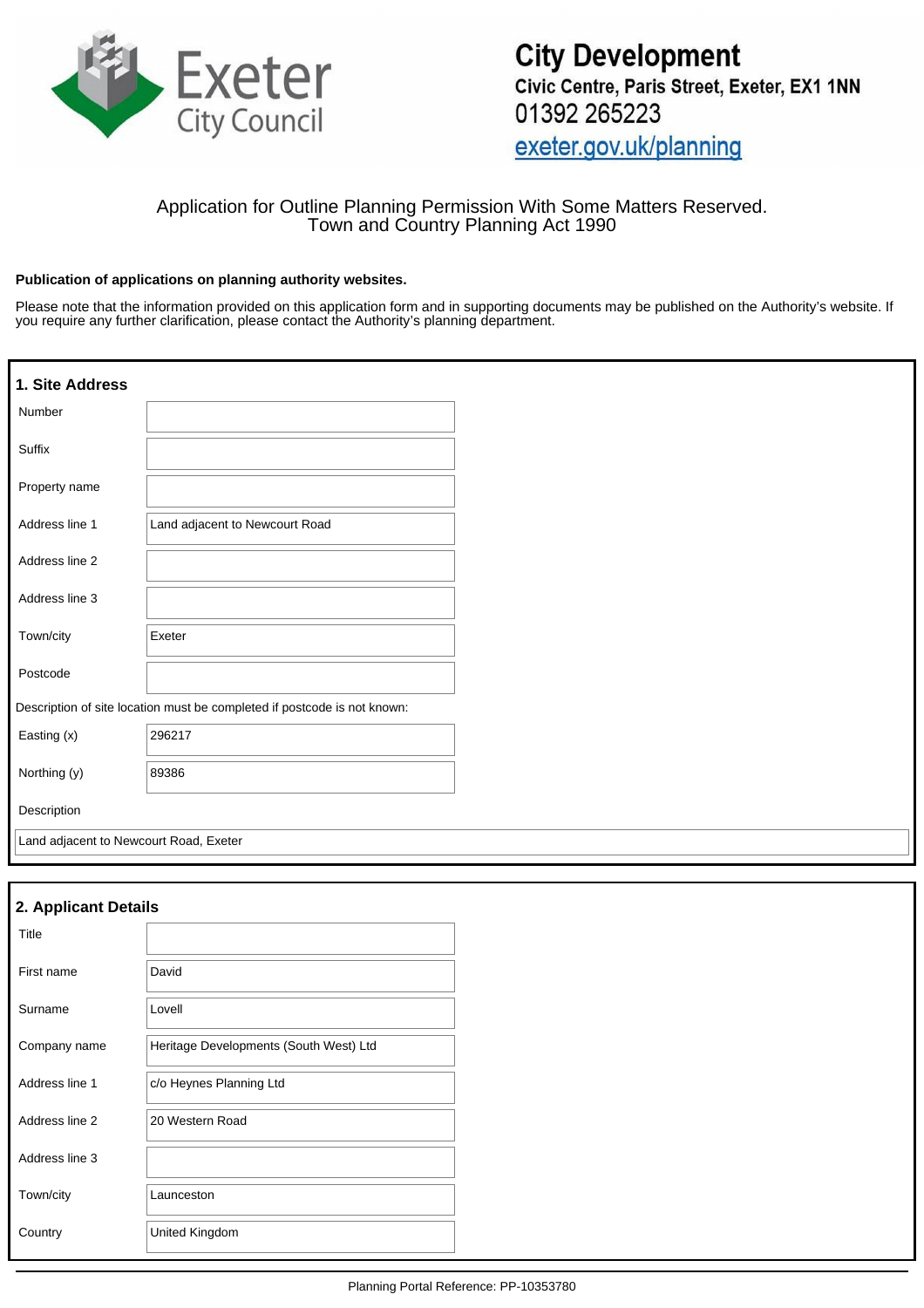|  | 2. Applicant Details |  |
|--|----------------------|--|
|  |                      |  |

| . .              |                                                     |                               |
|------------------|-----------------------------------------------------|-------------------------------|
| Postcode         | PL15 7BA                                            |                               |
|                  | Are you an agent acting on behalf of the applicant? | $\bigcirc$ No<br><b>■ Yes</b> |
| Primary number   |                                                     |                               |
| Secondary number |                                                     |                               |
| Fax number       |                                                     |                               |
| Email address    |                                                     |                               |

### **3. Agent Details**

| Title            |                     |
|------------------|---------------------|
| First name       | Ed                  |
| Surname          | Heynes              |
| Company name     | Heynes Planning Ltd |
| Address line 1   | 20 Western Road     |
| Address line 2   |                     |
| Address line 3   |                     |
| Town/city        | Launceston          |
| Country          | United Kingdom      |
| Postcode         | <b>PL157BA</b>      |
| Primary number   |                     |
| Secondary number |                     |
| Fax number       |                     |
| Email            |                     |

#### **4. Description of the Proposal**

Please indicate all those matters for which approval is sought as part of this outline application (tick all that apply).

Note: if this application is approved, the matters not determined as part of this application will need to be the subject of an 'Application for approval of reserved matters' before the development may proceed.

Access

**Appearance** 

**Landscaping** 

Layout

□Scale

Please note in regard to:

• Fire Statements - From 1 August 2021, outline planning applications for buildings of over 18 metres (or 7 stories) tall containing more than one dwelling can voluntarily include a 'Fire Statement' if appropriate. View government planning guidance on fire statements or access the fire statement template and guidance. • Public Service Infrastructure - From 1 August 2021, applications for certain public service infrastructure developments will be eligible for faster determination timeframes. See help for further details or view government planning guidance on determination periods.

Description

Please describe the proposed development

Demolition of existing structure. Proposed up to 30 no. residential units including vehicular access, estate roads, landscaping, open space, drainage, all infrastructure and all other associated development.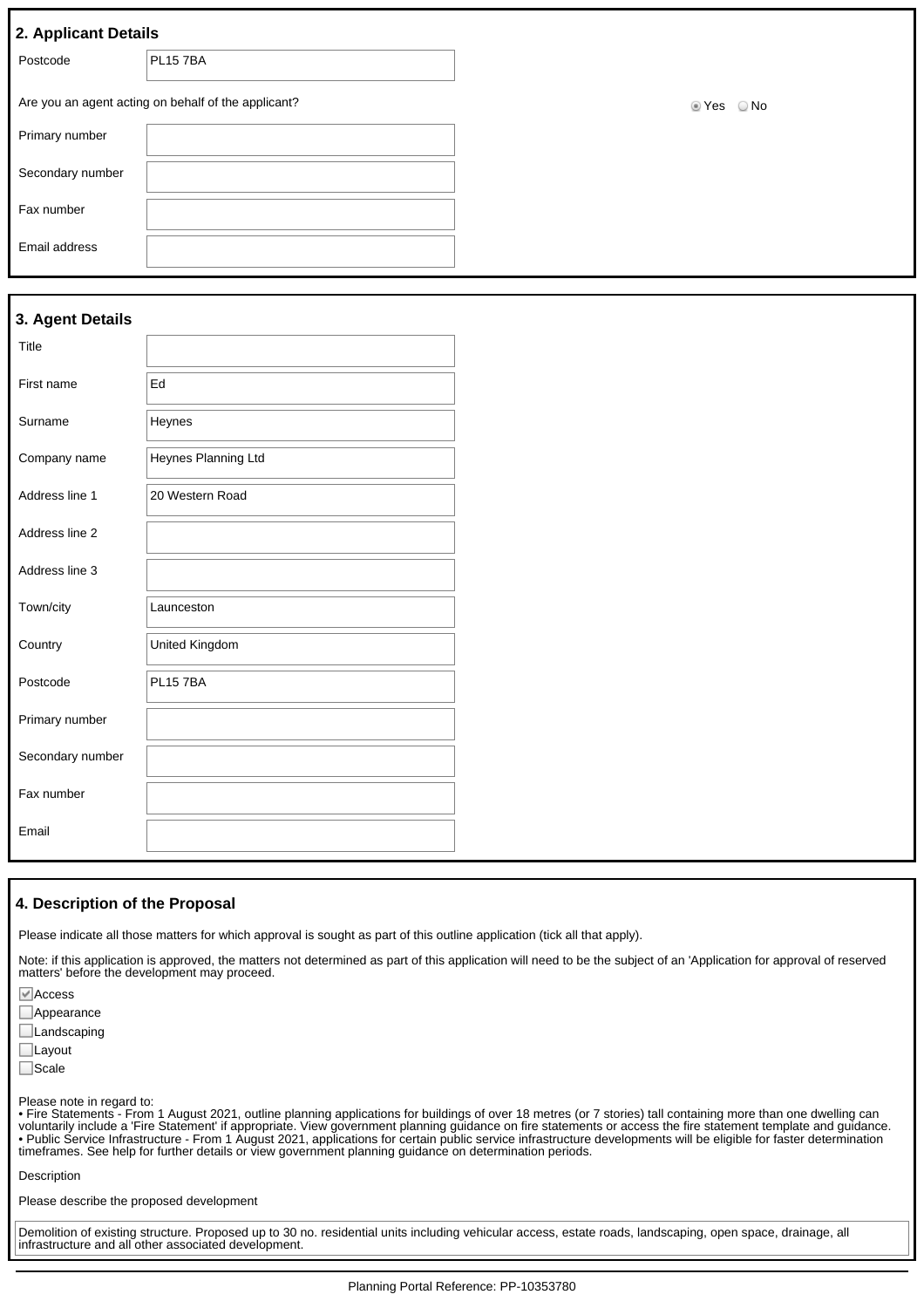## **4. Description of the Proposal**

Has the work already been started without planning permission?<br>
O Yes No

| 5. Site Area                                                            |          |      |  |
|-------------------------------------------------------------------------|----------|------|--|
| What is the measurement of the site area?<br>(numeric characters only). |          | 1.44 |  |
| Unit                                                                    | Hectares |      |  |

## **6. Existing Use**

Please describe the current use of the site

| Agricultural land                                                                                                                              |                        |  |
|------------------------------------------------------------------------------------------------------------------------------------------------|------------------------|--|
| Is the site currently vacant?                                                                                                                  | $\circ$ Yes $\circ$ No |  |
| Does the proposal involve any of the following? If Yes, you will need to submit an appropriate contamination assessment with your application. |                        |  |
| Land which is known to be contaminated                                                                                                         | O Yes . I No           |  |
| Land where contamination is suspected for all or part of the site                                                                              | ○ Yes ◎ No             |  |
| A proposed use that would be particularly vulnerable to the presence of contamination                                                          | ie Yes ⊙No             |  |

## **7. Pedestrian and Vehicle Access, Roads and Rights of Way**

| Is a new or altered vehicular access proposed to or from the public highway?                                                    | $\circ$ Yes $\circ$ No                                   |  |
|---------------------------------------------------------------------------------------------------------------------------------|----------------------------------------------------------|--|
| Is a new or altered pedestrian access proposed to or from the public highway?                                                   | $\circ$ Yes $\circ$ No                                   |  |
| Are there any new public roads to be provided within the site?                                                                  | $\textcircled{\textsf{Yes}}$ $\textcircled{\textsf{No}}$ |  |
| Are there any new public rights of way to be provided within or adjacent to the site?                                           | ○ Yes ◎ No                                               |  |
| Do the proposals require any diversions/extinguishments and/or creation of rights of way?                                       | ○ Yes ◎ No                                               |  |
| If you answered Yes to any of the above questions, please show details on your plans/drawings and state their reference numbers |                                                          |  |
| Please refer to the Transport Statement including Appendices, prepared by Vectos dated December 2021.                           |                                                          |  |

## **8. Vehicle Parking**

| Does the site have any existing vehicle/cycle parking spaces or will the proposed development add/remove any parking $\bullet$ Yes $\bullet$ No |  |
|-------------------------------------------------------------------------------------------------------------------------------------------------|--|
| spaces?                                                                                                                                         |  |

Please provide information on the existing and proposed number of on-site parking spaces

| Type of vehicle | Existing number of spaces | Total proposed (including<br>spaces retained) | Difference in spaces |
|-----------------|---------------------------|-----------------------------------------------|----------------------|
| Cars            |                           | 105                                           | 105                  |

### **9. Materials**

| Does the proposed development require any materials to be used externally? | ◉ Yes     ⊙ No |  |
|----------------------------------------------------------------------------|----------------|--|
|----------------------------------------------------------------------------|----------------|--|

**Please provide a description of existing and proposed materials and finishes to be used externally (including type, colour and name for each material):**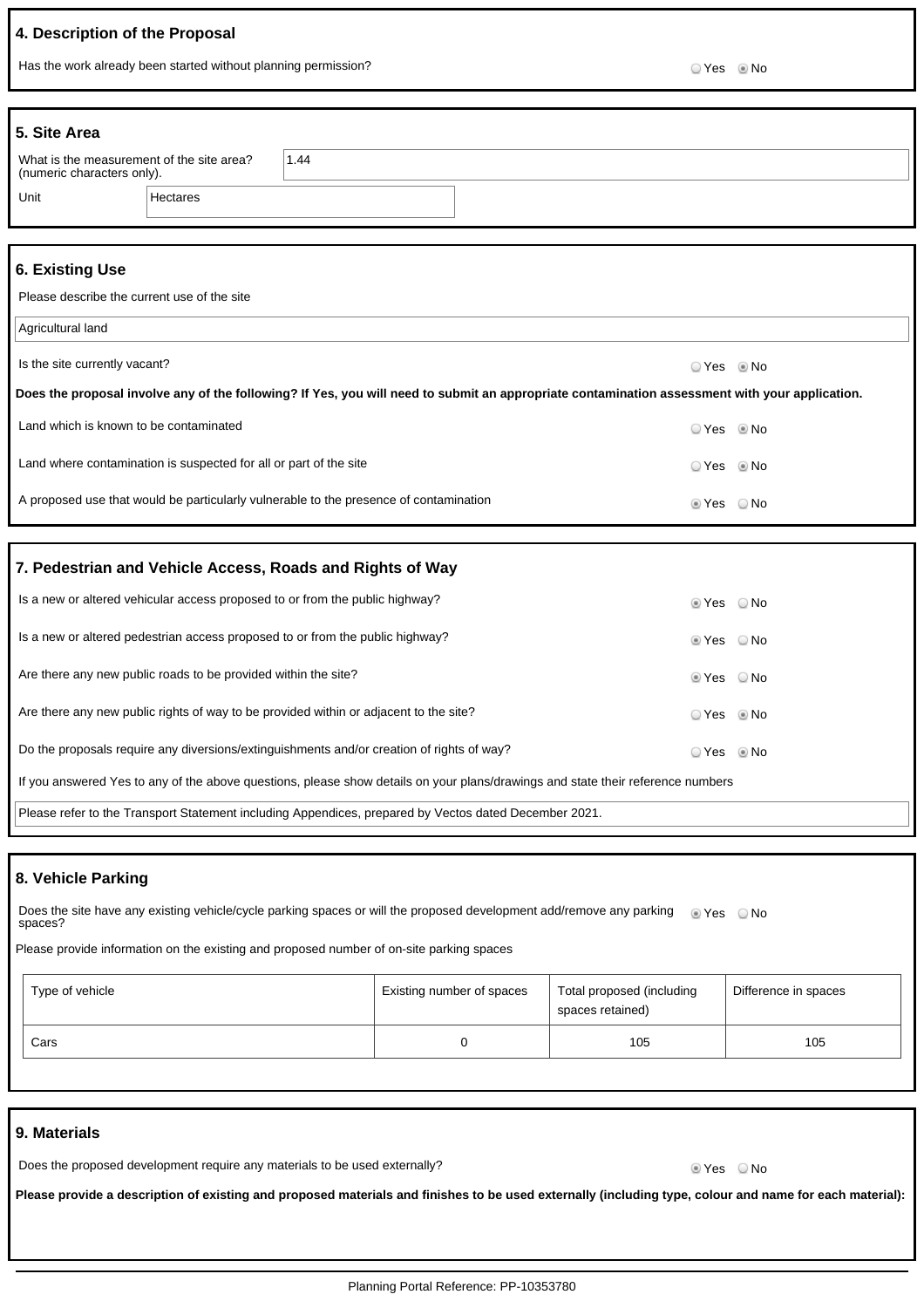### **9. Materials**

| Walls                                                      |                               |  |  |
|------------------------------------------------------------|-------------------------------|--|--|
| Description of existing materials and finishes (optional): | N/A                           |  |  |
| Description of proposed materials and finishes:            | TBC at reserved matters stage |  |  |

| Roof                                                       |                               |
|------------------------------------------------------------|-------------------------------|
| Description of existing materials and finishes (optional): | N/A                           |
| Description of proposed materials and finishes:            | TBC at reserved matters stage |

| Windows                                                    |                               |
|------------------------------------------------------------|-------------------------------|
| Description of existing materials and finishes (optional): | N/A                           |
| Description of proposed materials and finishes:            | TBC at reserved matters stage |

| Doors                                                      |                               |  |  |  |
|------------------------------------------------------------|-------------------------------|--|--|--|
| Description of existing materials and finishes (optional): | N/A                           |  |  |  |
| Description of proposed materials and finishes:            | TBC at reserved matters stage |  |  |  |

| Boundary treatments (e.g. fences, walls)                   |                               |
|------------------------------------------------------------|-------------------------------|
| Description of existing materials and finishes (optional): | Fences/hedgerows              |
| Description of proposed materials and finishes:            | TBC at reserved matters stage |

| Vehicle access and hard standing                           |                               |
|------------------------------------------------------------|-------------------------------|
| Description of existing materials and finishes (optional): | N/A                           |
| Description of proposed materials and finishes:            | TBC at reserved matters stage |

Are you supplying additional information on submitted plans, drawings or a design and access statement? Place No

If Yes, please state references for the plans, drawings and/or design and access statement

Drawing no. 1671/P100 Site Location Plan; Drawing no. 1671/P101 Existing Site Plan; Drawing no. 1671/P102 Proposed Site Layout; Vectos Transport Statement dated December 2021 and Design and Access Statement, December 2021

### **10. Foul Sewage**

Please state how foul sewage is to be disposed of:

**Mains Sewer** 

Septic Tank

Package Treatment plant

□Cess Pit

□Other

Unknown

Are you proposing to connect to the existing drainage system?<br>
Are you proposing to connect to the existing drainage system?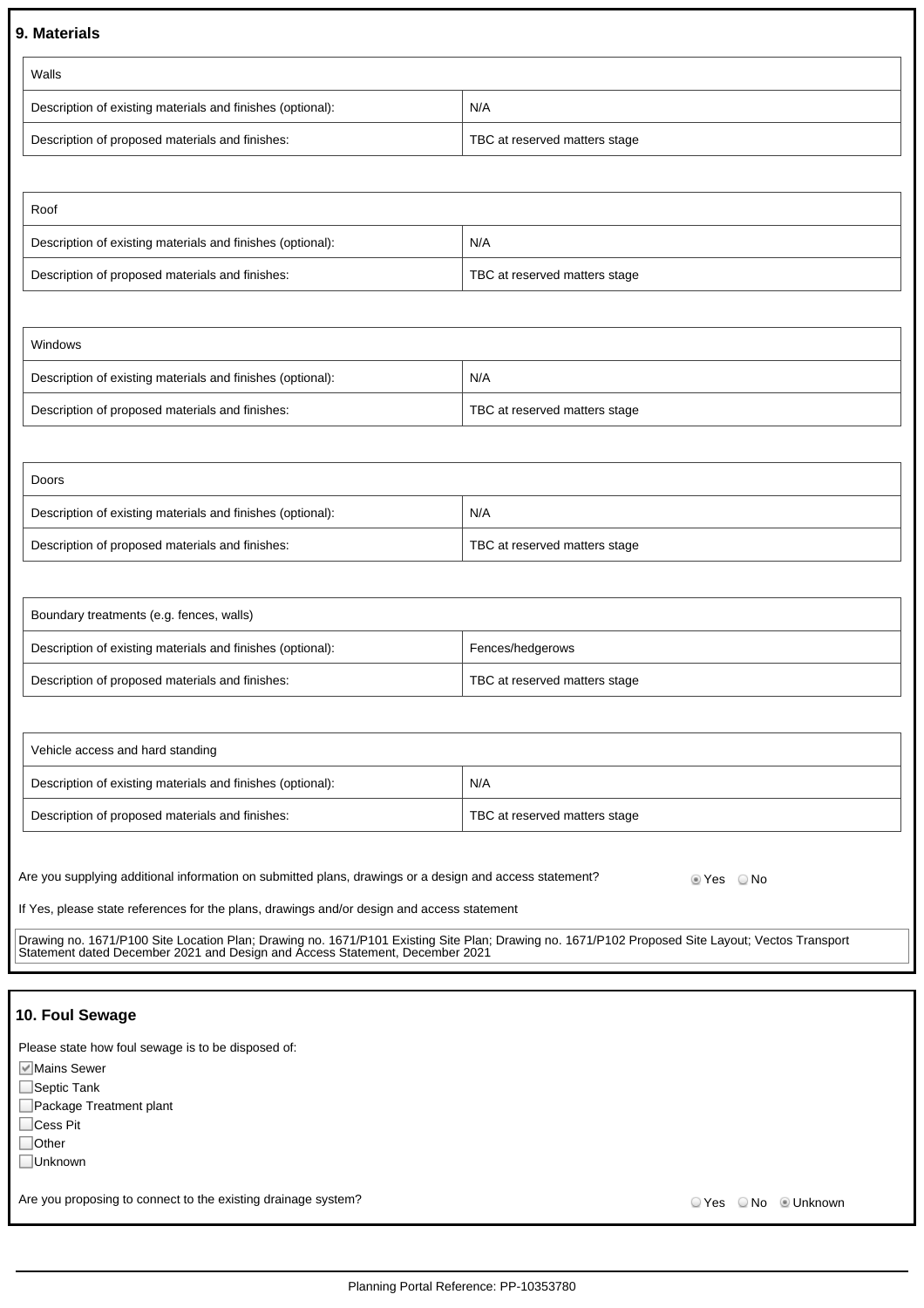| 11. Assessment of Flood Risk                                                                                                                                                                                                                          |            |  |
|-------------------------------------------------------------------------------------------------------------------------------------------------------------------------------------------------------------------------------------------------------|------------|--|
| Is the site within an area at risk of flooding? (Check the location on the Government's Flood map for planning. You<br>should also refer to national standing advice and your local planning authority requirements for information as<br>necessary.) | ○ Yes ◎ No |  |
| If Yes, you will need to submit a Flood Risk Assessment to consider the risk to the proposed site.                                                                                                                                                    |            |  |
| Is your proposal within 20 metres of a watercourse (e.g. river, stream or beck)?                                                                                                                                                                      | ⊙ Yes © No |  |
| Will the proposal increase the flood risk elsewhere?                                                                                                                                                                                                  | ○ Yes ◎ No |  |
| How will surface water be disposed of?                                                                                                                                                                                                                |            |  |
| Sustainable drainage system                                                                                                                                                                                                                           |            |  |
| Existing water course                                                                                                                                                                                                                                 |            |  |
| $\vee$ Soakaway                                                                                                                                                                                                                                       |            |  |
| Main sewer                                                                                                                                                                                                                                            |            |  |
| Pond/lake                                                                                                                                                                                                                                             |            |  |

### **12. Trees and Hedges**

| Are there trees or hedges on the proposed development site?                                                                                                                                 | ⊙ Yes             No |  |
|---------------------------------------------------------------------------------------------------------------------------------------------------------------------------------------------|----------------------|--|
| And/or: Are there trees or hedges on land adjacent to the proposed development site that could influence the<br>development or might be important as part of the local landscape character? | ○ Yes ◎ No           |  |
| If Yes to either or both of the above, you may need to provide a full tree survey, at the discretion of your local planning authority. If a tree survey is                                  |                      |  |

**If Yes to either or both of the above, you may need to provide a full tree survey, at the discretion of your local planning authority. If a tree survey is required, this and the accompanying plan should be submitted alongside your application. Your local planning authority should make clear on its website what the survey should contain, in accordance with the current 'BS5837: Trees in relation to design, demolition and construction - Recommendations'.**

#### **13. Biodiversity and Geological Conservation**

**Is there a reasonable likelihood of the following being affected adversely or conserved and enhanced within the application site, or on land adjacent to or near the application site?**

**To assist in answering this question correctly, please refer to the help text which provides guidance on determining if any important biodiversity or geological conservation features may be present or nearby; and whether they are likely to be affected by the proposals.**

a) Protected and priority species:

- Yes, on the development site
- Yes, on land adjacent to or near the proposed development
- No

b) Designated sites, important habitats or other biodiversity features:

- Yes, on the development site
- Yes, on land adjacent to or near the proposed development
- No

c) Features of geological conservation importance:

- Yes, on the development site
- Yes, on land adjacent to or near the proposed development
- No

| 14. Waste Storage and Collection                                                         |                |
|------------------------------------------------------------------------------------------|----------------|
| Do the plans incorporate areas to store and aid the collection of waste?                 | D Yes     ® No |
| Have arrangements been made for the separate storage and collection of recyclable waste? | D Yes © No     |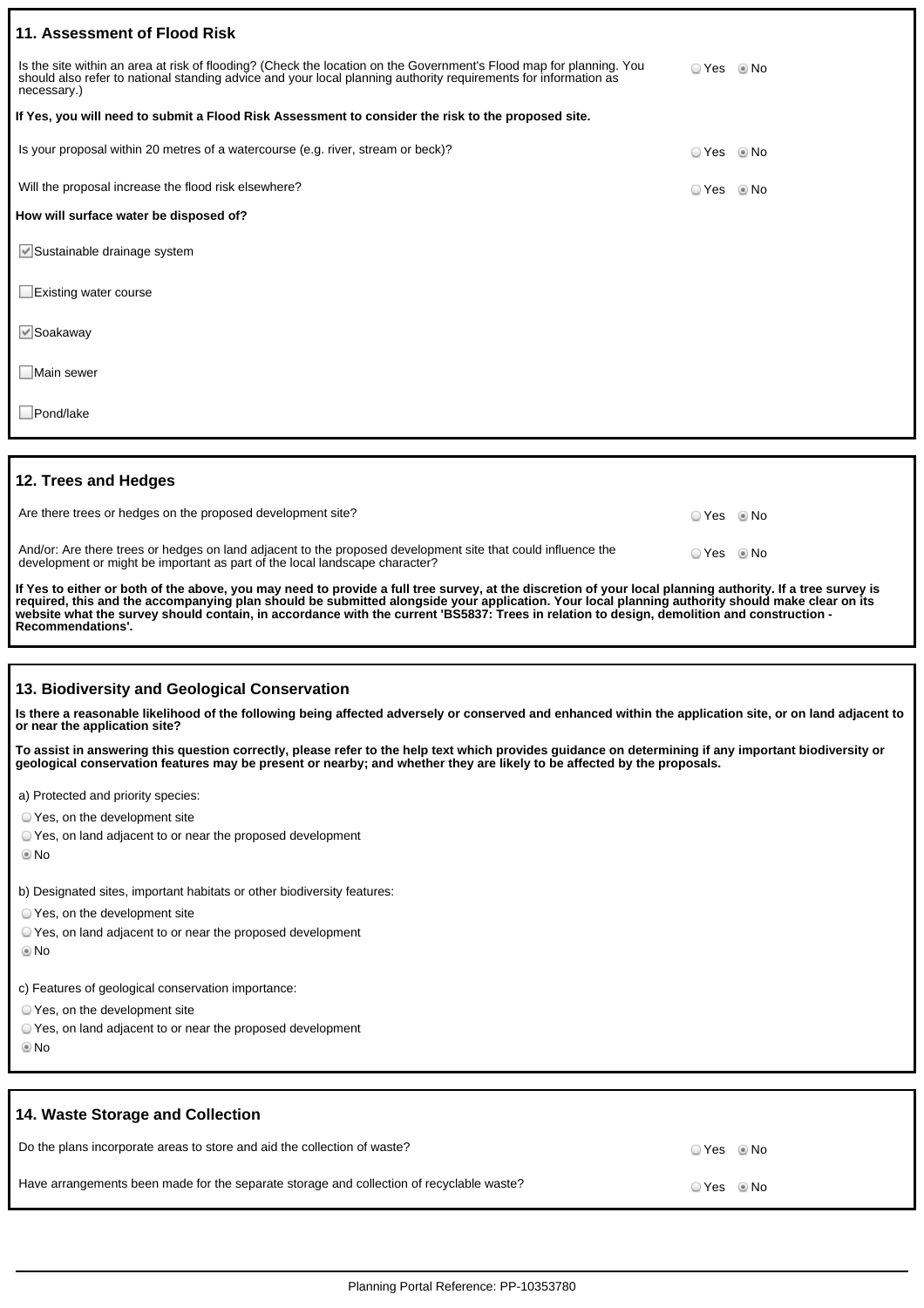## **15. Residential/Dwelling Units**

**Please note: This question has been updated to include the latest information requirements specified by government. Applications created before 23 May 2020 will not have been updated, please read the 'Help' to see details of how to workaround this issue.**

Does your proposal include the gain, loss or change of use of residential units?<br>
O Yes 
O No

Please select the proposed housing categories that are relevant to your proposal.

Market Housing

Social, Affordable or Intermediate Rent

Affordable Home Ownership

Starter Homes

f

■Self-build and Custom Build

Add 'Market Housing - Proposed' residential units

| <b>Market Housing - Proposed</b> |  |   |  |      |         |       |
|----------------------------------|--|---|--|------|---------|-------|
| Number of bedrooms               |  |   |  |      |         |       |
|                                  |  | ົ |  | $4+$ | Unknown | Total |
| Houses                           |  |   |  |      | 20      | 20    |
| Total                            |  | 0 |  |      | 20      | 20    |

Add 'Social, Affordable or Intermediate Rent - Proposed' residential units

| Social, Affordable or Intermediate Rent - Proposed |  |   |  |      |         |       |  |
|----------------------------------------------------|--|---|--|------|---------|-------|--|
| Number of bedrooms                                 |  |   |  |      |         |       |  |
|                                                    |  | ົ |  | $4+$ | Unknown | Total |  |
| Houses                                             |  |   |  |      |         |       |  |
| Total                                              |  |   |  |      |         |       |  |

Add 'Affordable Home Ownership - Proposed' residential units

| Affordable Home Ownership - Proposed |  |   |  |      |         |       |  |
|--------------------------------------|--|---|--|------|---------|-------|--|
| Number of bedrooms                   |  |   |  |      |         |       |  |
|                                      |  | ◠ |  | $4+$ | Unknown | Total |  |
| Houses                               |  |   |  |      |         |       |  |
| Total                                |  |   |  |      |         |       |  |

Please select the existing housing categories that are relevant to your proposal.

■Market Housing

Social, Affordable or Intermediate Rent

Affordable Home Ownership

Starter Homes

Self-build and Custom Build

Total proposed residential units  $30$ 

Total existing residential units  $\boxed{0}$ 

Total net gain or loss of residential units 30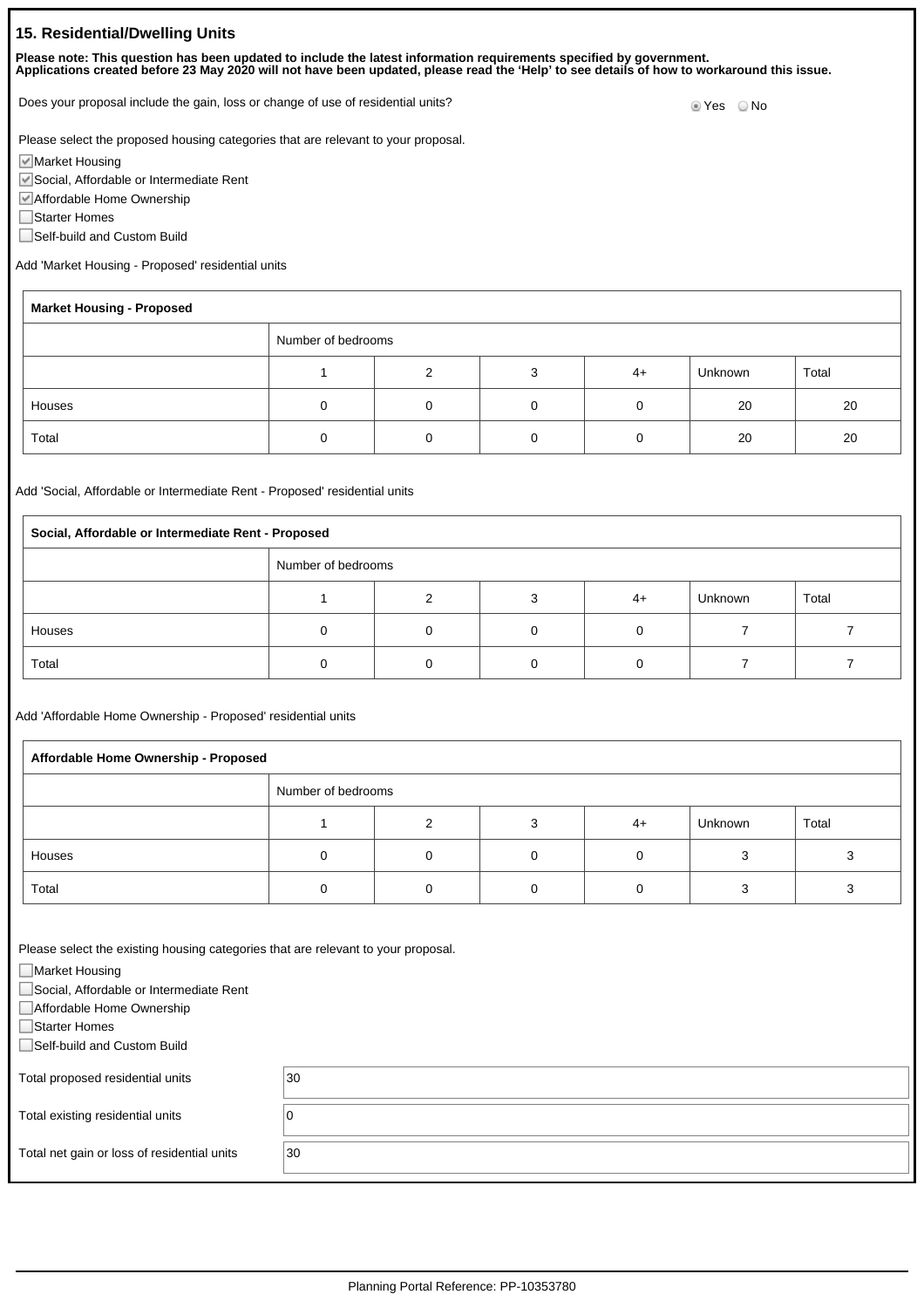## **16. All Types of Development: Non-Residential Floorspace**

Does your proposal involve the loss, gain or change of use of non-residential floorspace? Note that 'non-residential' in this context covers all uses except Use Class C3 Dwellinghouses.

<sup>●</sup> Yes ● No

Please add details of the Use Classes and floorspace.

Following changes to Use Classes on 1 September 2020: The list includes the now revoked Use Classes A1-5, B1, and D1-2 that should not be used in most cases. Also, the list does not include the newly introduced Use Classes E and F1-2. To provide details in relation to these or any 'Sui Generis' use, select 'Other' and specify the use where prompted. Multiple 'Other' options can be added to cover each individual use. View further information on Use Classes.

| Use Class | Existing gross<br>internal floorspace<br>(square metres) | Gross internal<br>floorspace to be lost<br>by change of use or<br>demolition (square<br>metres) | Total gross new<br>internal floorspace<br>proposed (including<br>changes of use)<br>(square metres) | Net additional gross<br>internal floorspace<br>following<br>development (square<br>metres) |
|-----------|----------------------------------------------------------|-------------------------------------------------------------------------------------------------|-----------------------------------------------------------------------------------------------------|--------------------------------------------------------------------------------------------|
| Other 0   | 26                                                       | 26                                                                                              | 0                                                                                                   | $-26$                                                                                      |
| Total     | 26                                                       | 26                                                                                              | 0                                                                                                   | -26                                                                                        |

Loss or gain of rooms

For hotels, residential institutions and hostels please additionally indicate the loss or gain of rooms:

### **17. Employment**

| Are there any existing employees on the site or will the proposed development increase or decrease the number of |  |
|------------------------------------------------------------------------------------------------------------------|--|
| employees?                                                                                                       |  |

### **18. Hours of Opening**

| Are Hours of Opening relevant to this proposal?<br>○ Yes ◎ No |  |
|---------------------------------------------------------------|--|
|---------------------------------------------------------------|--|

#### **19. Industrial or Commercial Processes and Machinery**

| Does this proposal involve the carrying out of industrial or commercial activities and processes? | ⊙ Yes           No |  |
|---------------------------------------------------------------------------------------------------|--------------------|--|
| Is the proposal for a waste management development?                                               | © Yes © No         |  |

**If this is a landfill application you will need to provide further information before your application can be determined. Your waste planning authority should make it clear what information it requires on its website**

#### **20. Hazardous Substances**

| Does the proposal involve the use or storage of any hazardous substances? | PYes . I No |
|---------------------------------------------------------------------------|-------------|
|                                                                           |             |

## **21. Trade Effluent**

## **22. Site Visit**

| Can the site be seen from a public road, public footpath, bridleway or other public land?                   | ⊚ Yes<br>⊙ No |
|-------------------------------------------------------------------------------------------------------------|---------------|
| If the planning authority needs to make an appointment to carry out a site visit, whom should they contact? |               |
| ■ The agent                                                                                                 |               |
| $\circ$ The applicant                                                                                       |               |
| Other person                                                                                                |               |